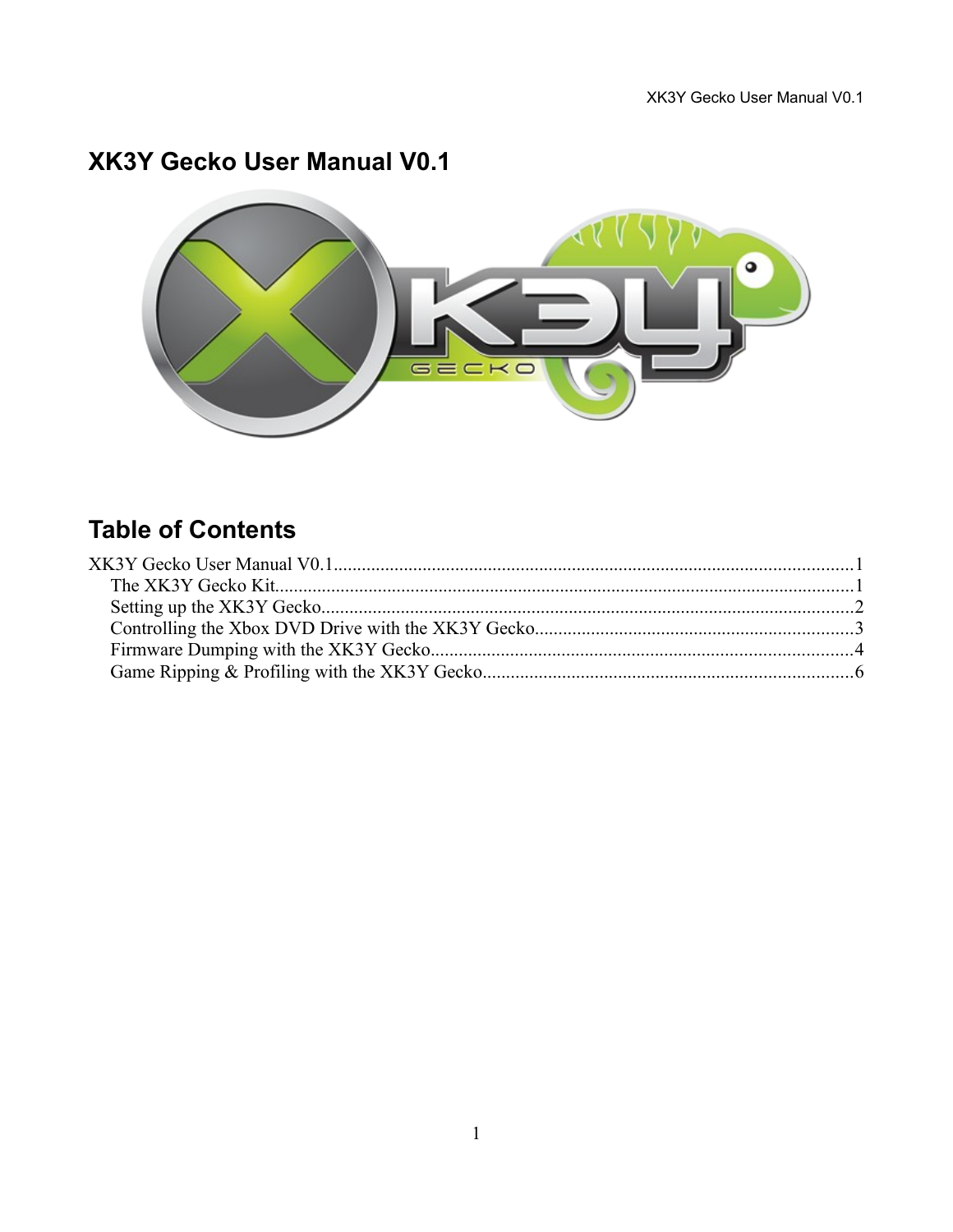## *The XK3Y Gecko Kit*

In the kit you will find the following items:

- XK3Y Gecko main board
- USB 3.0 A-B cable
- Xbox DVD drive power cable
- SATA cable
- 12V Plugtop PSU

Additionally, you should download and install the XK3Y Gecko Windows application from www.xk3y.com

#### *Setting up the XK3Y Gecko*

Connect your XK3Y Gecko, using the supplied cables, as shown in *"XK3Y Gecko Connections"* below.

The first time you use the XK3Y Gecko you must obtain the AES128 key for your Xbox DVD drive, it is not possible to rip and profile game disks without this key. The key may be obtained by dumping the Xbox DVD drive firmware – see section "Firmware Dumping with the XK3Y Gecko"



*XK3Y Gecko Connections*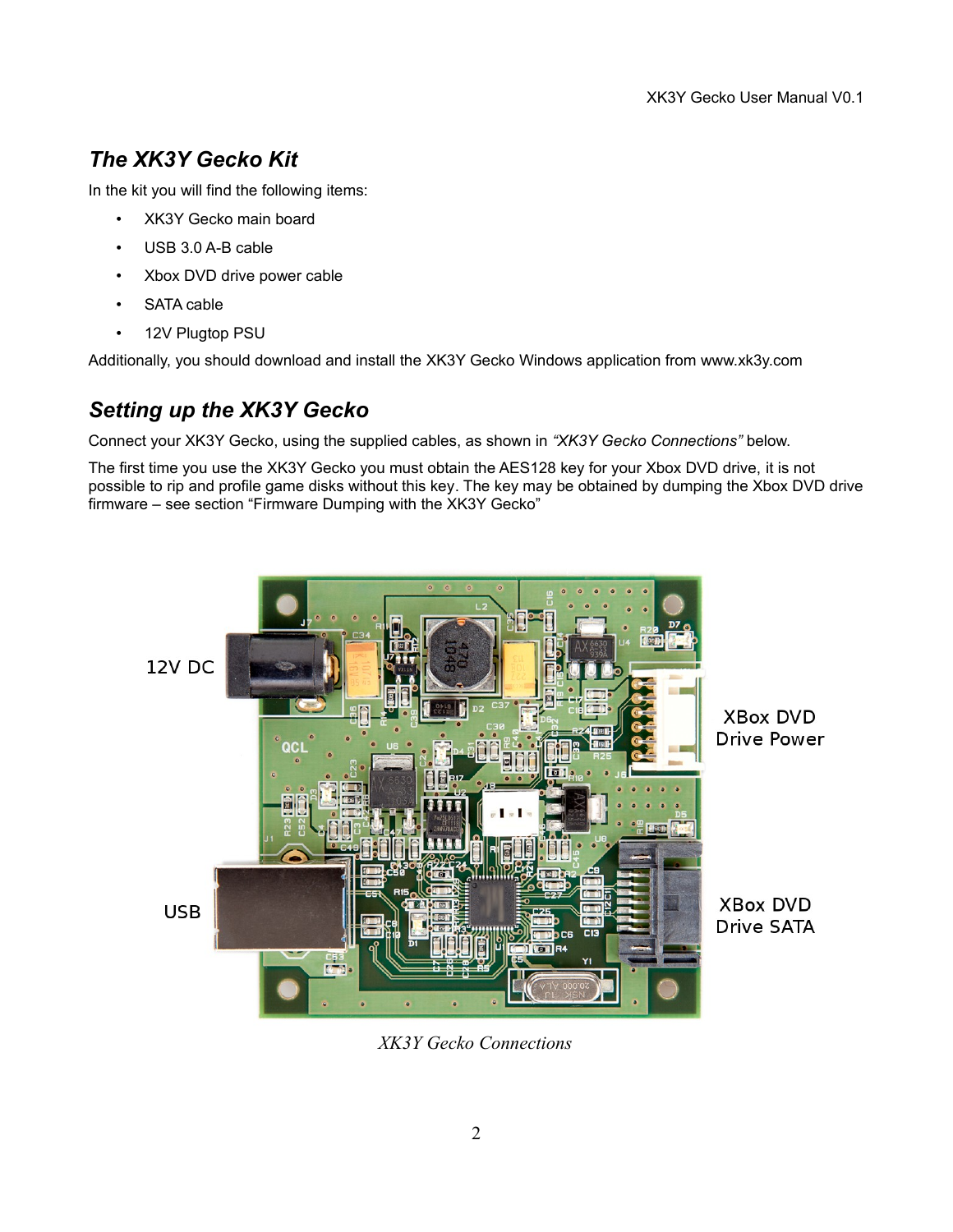### *Controlling the Xbox DVD Drive with the XK3Y Gecko*

You can control the tray of your Xbox DVD drive using the XK3Y Gecko

- 1. Connect your XK3Y Gecko main board to your Xbox DVD drive as shown in section "Setting Up The XK3Y Gecko"
- 2. Start the XK3Y Gecko application and wait for the Xbox DVD Drive to be detected.
- 3. To open the Xbox DVD drive tray click on the "Open Tray" button in the XK3Y Gecko application. The Xbox DVD drive tray will open. The "Open Tray" button becomes the "Close Tray" button.

| Open Tray<br>Dump FW<br><b>Rip Game</b><br>Drive detected<br>Drive 'PLDS DG-16D4S' FW Version '0225'<br>Key :<br>Key Verified<br>No Disk | XK3Y Gecko<br>匪 | $\Box$ |
|------------------------------------------------------------------------------------------------------------------------------------------|-----------------|--------|
|                                                                                                                                          |                 |        |
|                                                                                                                                          |                 |        |
|                                                                                                                                          |                 |        |
|                                                                                                                                          |                 |        |

*Open Tray*

4. To close the Xbox DVD drive tray click on the " Close Tray" button in the XK3Y Gecko application. The Xbox DVD drive tray will now open. The " Close Tray" button now becomes the "Open Tray" button.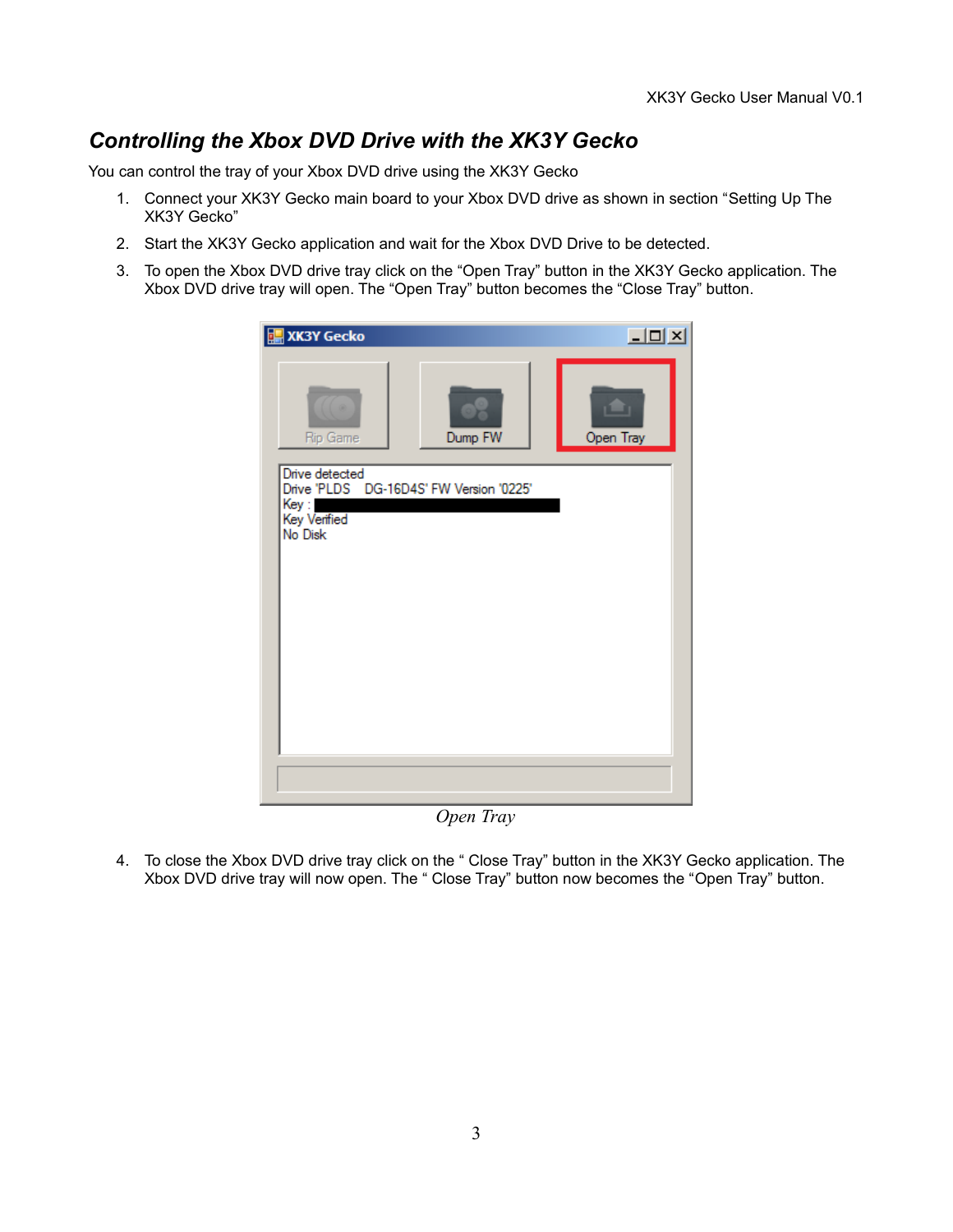### *Firmware Dumping with the XK3Y Gecko*

To dump your Xbox DVD drive firmware perform the following steps:

- 1. Connect your XK3Y Gecko main board to your Xbox DVD drive as shown in section "Setting Up The XK3Y Gecko"
- 2. Start the XK3Y Gecko application and wait for the Xbox DVD Drive to be detected.
- 3. Ensure that there is no game disk in the Xbox DVD Drive.
- 5. Click the "Dump FW" button in the XK3Y Gecko application to start the dumping process.



*Dump Firmware*

6. You will be prompted to select where to save the firmware dump, a file called "dummy.bin" will be created at the end of the firmware dump process. Make a note of the directory as you will need the "dummy.bin" file to configure you XK3Y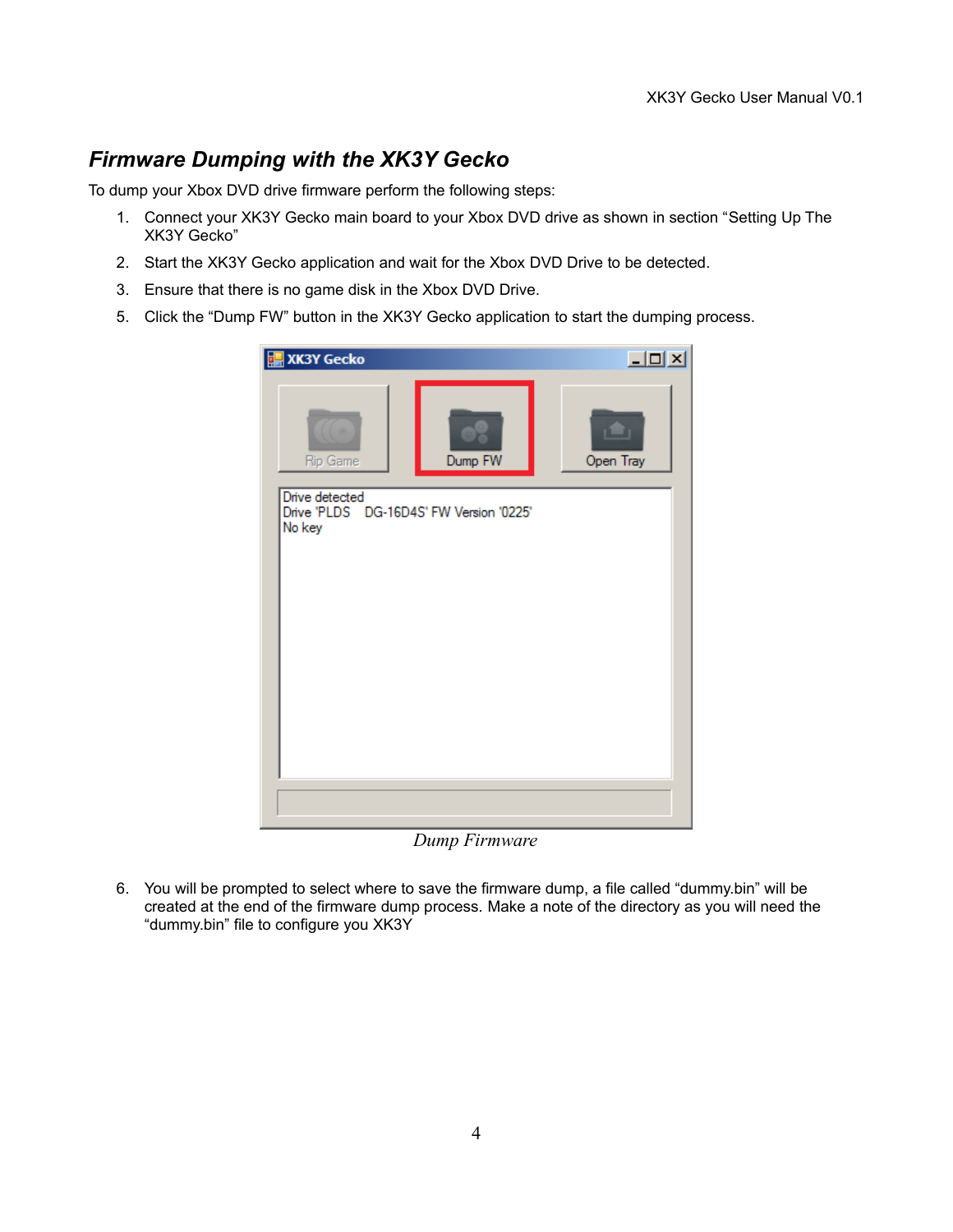| <b>XK3Y Gecko</b>                                                                                                                                                                                                                                                                                  | $ \Box$ $\times$ |
|----------------------------------------------------------------------------------------------------------------------------------------------------------------------------------------------------------------------------------------------------------------------------------------------------|------------------|
| Dump FW<br><b>Rip Game</b>                                                                                                                                                                                                                                                                         | Open Tray        |
| Drive detected<br>Drive 'PLDS DG-16D4S' FW Version '0225'<br>No key<br>Grabbing Key<br>Key :<br>Checking Key<br>Grabbing Drive Serials<br>Grabbing Key Sector<br>Hashing Drive<br>Saving<br>Dump Complete, Verifying<br>Drive 'PLDS DG-16D4S' FW Version '0225'<br>Key:<br>Key Verified<br>No Disk |                  |
|                                                                                                                                                                                                                                                                                                    |                  |

*Firmware Dumped*

7. Wait for the firmware dump process to complete, once the process has completed the XK3Y Gecko will verify that the Xbox DVD drive AES key is correct.

Note, if you connect a different Xbox DVD drive to the XK3Y Gecko it is necessary to dump the firmware of the new Xbox DVD drive